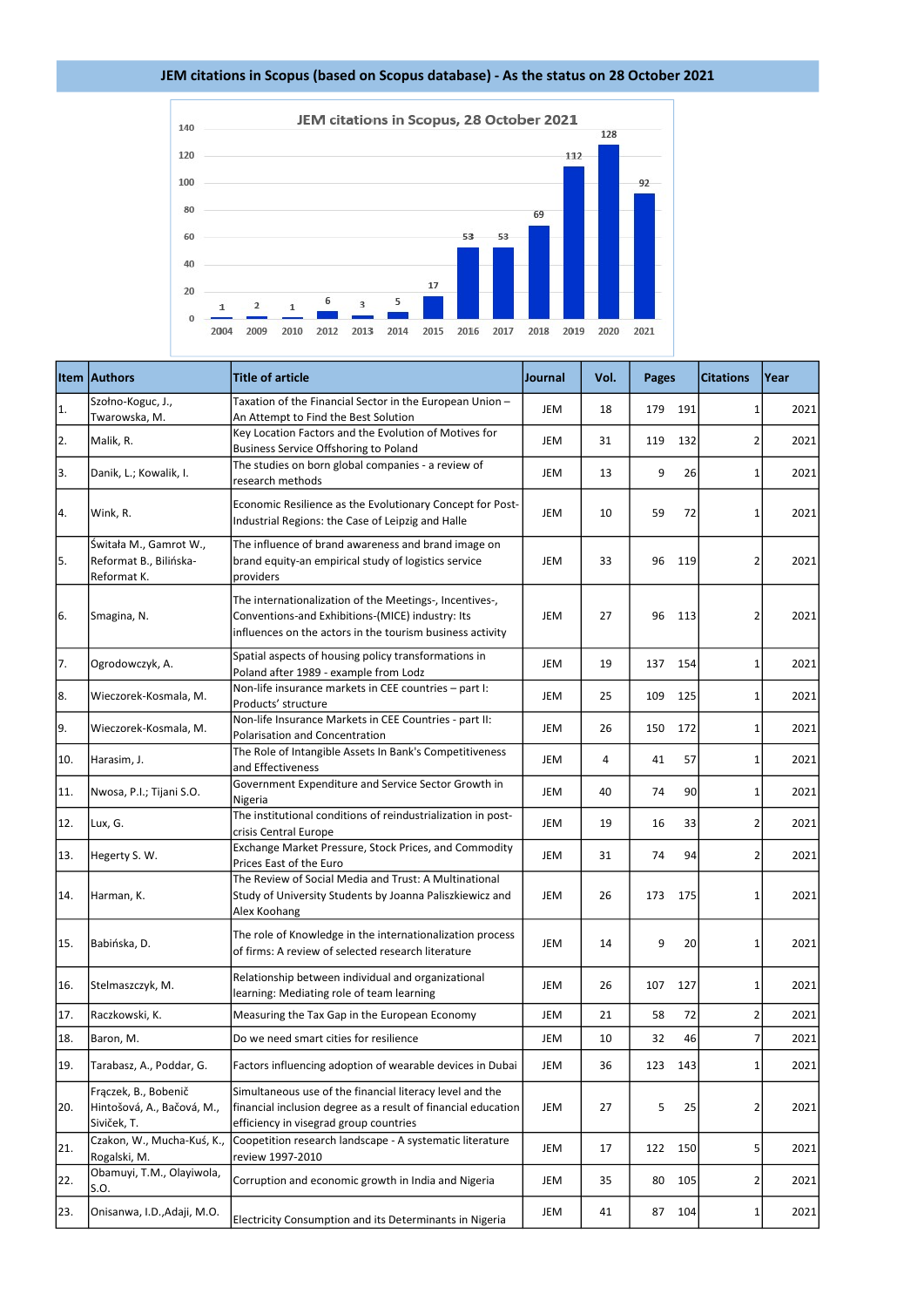| 24. | Nguyen, T.T.H.                                          | Wal-Mart's successfully integrated supply chain and the<br>necessity of establishing the Triple-A supply chain in the<br>21st century                                              | JEM        | 29 | 102 | 117 | 1               | 2021 |
|-----|---------------------------------------------------------|------------------------------------------------------------------------------------------------------------------------------------------------------------------------------------|------------|----|-----|-----|-----------------|------|
| 25. | Grzegorczyk, T., Głowiński,<br>R.                       | Patent management strategies: A review                                                                                                                                             | JEM        | 40 | 36  | 51  | $\overline{2}$  | 2021 |
| 26. | Szmelter-Jarosz, A.                                     | Mobility choices of the Generation Y in Poland                                                                                                                                     | JEM        | 36 | 84  | 104 | $\mathbf{1}$    | 2021 |
| 27. | Ehikioya, B.I.                                          | The impact of exchange rate volatility on the Nigerian<br>economic growth: an empirical investigation                                                                              | <b>JEM</b> | 37 | 45  | 68  | 2               | 2021 |
| 28. | Sameer, Y.M.                                            | Innovative behavior and psychological capital: Does<br>positivity make any difference?                                                                                             | JEM        | 32 | 75  | 101 | 10              | 2021 |
| 29. | Tatarczak, A.                                           | Profit allocation problems for fourth party logistics supply<br>chain coalition based on game theory approach                                                                      | <b>JEM</b> | 33 | 120 | 135 | 1               | 2021 |
| 30. | Bolaji Bello, O., Adeoye,<br>A.O.                       | Organizational learning, organizational innovation and<br>organizational performance: Empirical evidence among<br>selected manufacturing companies in Lagos Metropolis,<br>Nigeria | JEM        | 33 | 25  | 38  | 2               | 2021 |
| 31. | Epaphra, M.                                             | Analysis of budget deficits and macroeconomic<br>fundamentals: a VAR-VECM approach                                                                                                 | <b>JEM</b> | 30 | 20  | 57  | 1               | 2021 |
| 32. | Tosun, N., Ulusoy, H.                                   | The relationship of organizational commitment, job<br>satisfaction and burnout on physicians and nurses?                                                                           | JEM        | 28 | 90  | 111 | 3               | 2021 |
| 33. | Trzuskawska-Grzesińska, A.                              | Control towers in supply chain management - Past and<br>future                                                                                                                     | <b>JEM</b> | 27 | 114 | 133 | 1               | 2021 |
| 34. | Wach, K., Wojciechowski, L.                             | Inward FDI and entrepreneurship rate: Empirical evidence<br>on selected effects of FDI in Visegrad countries                                                                       | <b>JEM</b> | 24 | 42  | 54  | 2               | 2021 |
| 35. | Turner, J., Hughes, G.,<br>Maher, M.                    | The economics of complexity in the allocation of<br>governmental authority for pensions                                                                                            | <b>JEM</b> | 21 | 21  | 34  | 1               | 2021 |
| 36. | Paradowska, M., Platje, J.                              | European sustainable urban development policy in the<br>light of priorities of the Europe 2020 strategy                                                                            | JEM        | 19 | 95  | 107 | $\mathbf{1}$    | 2021 |
| 37. | Nagel, K.                                               | Relationships between unemployment and economic<br>growth – the review (Results) of the theoretical and<br>empirical research                                                      | <b>JEM</b> | 20 | 64  | 79  | 1               | 2021 |
| 38. | Drobniak, A.                                            | The urban resilience - economic perspective                                                                                                                                        | JEM        | 10 | 5   | 20  | 5 <sup>1</sup>  | 2021 |
| 39. | Abosede, J.A., Fayose, J.,                              | Corporate entrepreneurship and international<br>performance of Nigerian banks                                                                                                      | <b>JEM</b> | 32 | 5   | 17  | 2               | 2021 |
| 40. | Eze, B.U.<br>Czakon, W.                                 | Relational capability of organizations: Theoretical<br>advances                                                                                                                    | <b>JEM</b> | 5  | 47  | 65  | $\overline{2}$  | 2021 |
| 41. | Zalega, T.                                              | Housing conditions and the use of alternative energy<br>sources in households of senior citizens in Poland                                                                         | JEM        | 29 | 139 | 160 | 1               | 2021 |
| 42. | Awdziej, M., Tkaczyk, J.,<br>Włodarek, D.               | Are elderly consumer more ethnocentric? Attitudes<br>towards Polish and "foreign" food products                                                                                    | <b>JEM</b> | 23 | 91  | 107 | 1               | 2021 |
| 43. | Pyka, R.                                                | Minimizing the side effects of the metropolization as a<br>condition for maintenance of transition and resilience in<br>post-industrial agglomerations                             | JEM        | 10 | 121 | 136 | 1               | 2021 |
| 44. | Ardic, K., Oymak, O., Özsoy,<br>T., Uslu, O., Özsoy, E. | Comparing person organization fit and person job fit                                                                                                                               | JEM        | 25 | 5   | 13  | 1               | 2021 |
| 45. | Maciejewski, G.                                         | Perceived risk in purchasing decisions of the Polish<br>consumers-Model-based approach                                                                                             | JEM        | 8  | 37  | 52  | $\overline{2}$  | 2021 |
| 46. | Shieh, H., Lai, W.                                      | The relationships among brand experience, brand<br>resonance and brand loyalty in experiential marketing:<br>Evidence from smart phone in Taiwan                                   | JEM        | 28 | 57  | 73  | 3               | 2021 |
| 47. | Reformat, B.                                            | Information and communication technologies as a source<br>of marketing innovations in retail - trends                                                                              | JEM        | 23 | 45  | 53  | 1               | 2021 |
| 48. | Szunke, A.                                              | The Role of Financialization in Banking Sector Instability                                                                                                                         | JEM        | 16 | 97  | 111 | 1               | 2021 |
| 49. | Drobniak A., Goczoł L.,<br>Kolka M., Skowroński M.      | The Urban Economic Resilience in Post-Industrial City - the<br>Case of Katowice and Bytom                                                                                          | JEM        | 10 | 87  | 104 | 1               | 2021 |
| 50. | Amassoma, D.; Sunday, K.;<br>Onyedikachi, E.            | The influence of money supply on inflation in Nigeria                                                                                                                              | JEM        | 31 | 5   | 23  | 1               | 2021 |
| 51. | Baron, M.                                               | Do we need smart cities for resilience                                                                                                                                             | JEM        | 10 | 32  | 46  | $\vert 4 \vert$ | 2020 |
| 52. | Wiechoczek, J.                                          | Creating value for customer in business networks of high-<br>tech goods manufacturers                                                                                              | JEM        | 23 | 76  | 90  | 1               | 2020 |
| 53. | Turek, A., Owczarek, A.                                 | Determinant of consumption behavior of over-the-<br>counter mecications-The case of painkillers and anti-<br>inflammatory medications                                              | JEM        | 15 | 25  | 59  | 1               | 2020 |
| 54. | Grimal, L., Guerlain, P.                                | Mass customization in apparel industry-implication of<br>consumer as co-creator                                                                                                    | JEM        | 15 | 105 | 121 | 1               | 2020 |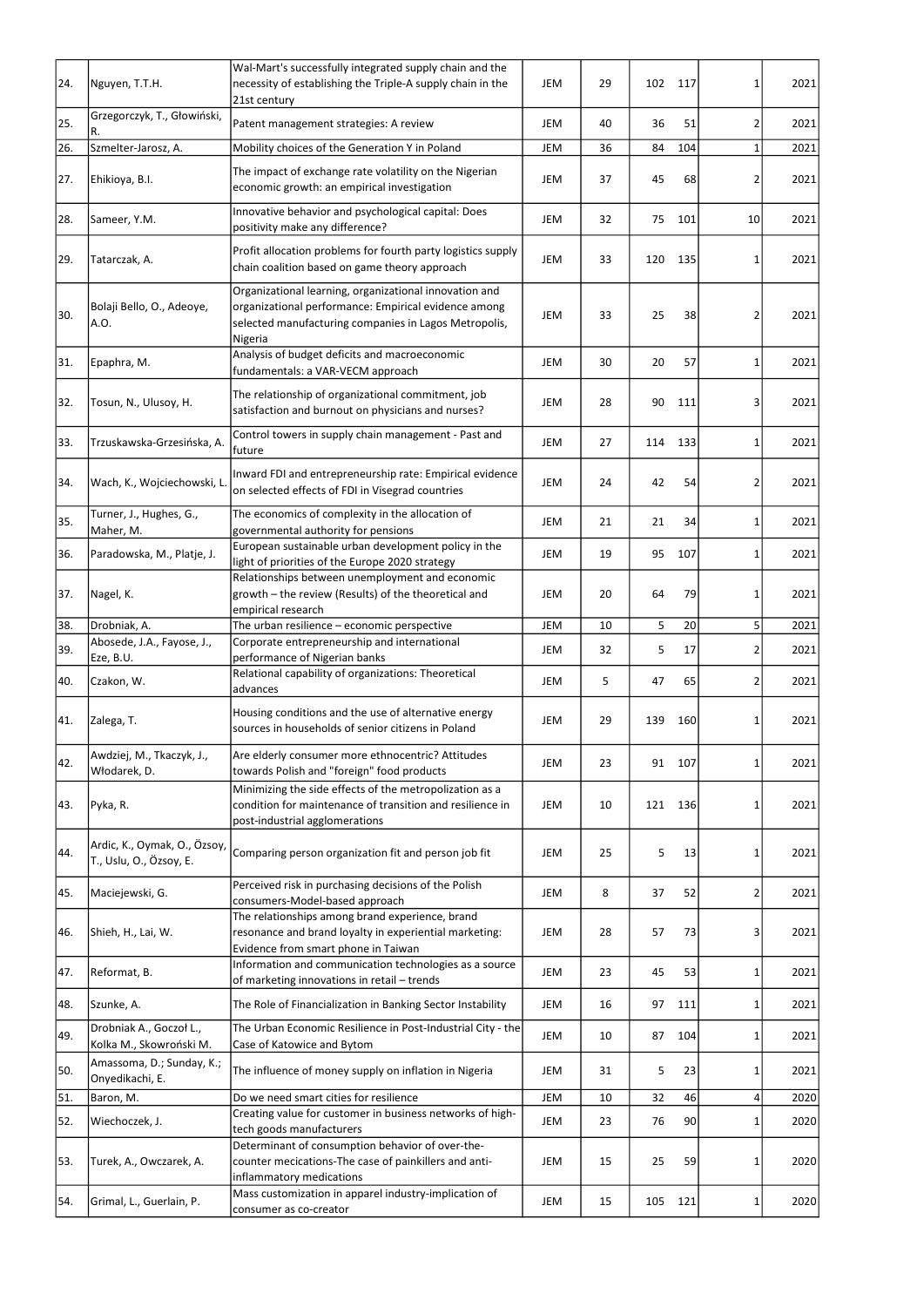|     |                                                                     | Main purpose and challenges in the financial education of                                                                                                                          |            |    |     |     |                |      |
|-----|---------------------------------------------------------------------|------------------------------------------------------------------------------------------------------------------------------------------------------------------------------------|------------|----|-----|-----|----------------|------|
| 55. | Frączek, B.                                                         | financial consumers in the world                                                                                                                                                   | JEM        | 16 | 27  | 43  | 1              | 2020 |
| 56. | Lux, G.                                                             | The institutional conditions of reindustrialization in post-<br>crisis Central Europe                                                                                              | JEM        | 19 | 16  | 33  | 2              | 2020 |
| 57. | Pietrucha, J.                                                       | Exchange rate regime and external adjustment in CEE<br>countries                                                                                                                   | JEM        | 20 | 38  | 52  | $\overline{2}$ | 2020 |
| 58. | Soyemi, K.A., Olowofela,<br>O.E., Yunusa, L.A.                      | Financial inclusion and sustainable development in Nigeria                                                                                                                         | JEM        | 39 | 105 | 131 | 1              | 2020 |
| 59. | Klimanek, T., Filas-Przybył,<br>lS.                                 | The statistical picture of population aging in towns of<br>Wielkopolskie Province: TERYT and DEGURBA<br>perspectives                                                               | <b>JEM</b> | 39 | 41  | 61  | 2              | 2020 |
| 60. | Oseni, I.O., Akinbode, S.O.,<br>Babalola, D.A., Adegboyega,<br>S.B. | Government spending and school enrolment in sub-<br>Saharan Africa: A system GMM approach                                                                                          | <b>JEM</b> | 40 | 91  | 108 | 1              | 2020 |
| 61. | Onisanwa, I. D., Olaniyan,<br>О.                                    | Health shocks and consumption smoothing among rural<br>households in Nigeria                                                                                                       | JEM        | 36 | 44  | 70  | 1              | 2020 |
| 62. | Obamuyi, T.M., Olayiwola,<br>ls.o.                                  | Corruption and economic growth in India and Nigeria                                                                                                                                | <b>JEM</b> | 35 | 80  | 105 | 2              | 2020 |
| 63. | Adelowokan, O.A., Maku,<br>O.E., Babasanya, A.O.,<br>Adesoye, A.B.  | Unemployment, poverty and economic growth in Nigeria                                                                                                                               | <b>JEM</b> | 35 | 5   | 17  | 2              | 2020 |
| 64. | Ehikioya, B.I.                                                      | The impact of exchange rate volatility on the Nigerian<br>economic growth: an empirical investigation                                                                              | <b>JEM</b> | 37 | 45  | 68  | 2              | 2020 |
| 65. | Mazur-Wierzbicka, E.                                                | Smart growth as a challenge for Poland in the light of the<br>Europe 2020 strategy                                                                                                 | JEM        | 37 | 87  | 106 | 1              | 2020 |
| 66. | Sameer, Y. M, Mohamad,<br>M.S., Mohamed, A.A.                       | Antecedents of psychological capital: The role of work<br>design                                                                                                                   | JEM        | 35 | 124 | 149 | 1              | 2020 |
| 67. | Tarabasz, A., Poddar, G.                                            | Factors influencing adoption of wearable devices in Dubai                                                                                                                          | JEM        | 36 | 123 | 143 | $\overline{2}$ | 2020 |
| 68. | Israa, A.M.A., Hebatallah, G.                                       | The effect of microfinance on income inequality:<br>perspective of developing countries                                                                                            | JEM        | 35 | 40  | 62  | 1              | 2020 |
| 69. | Oseni, I.O., Adekunle, I.A.,<br>Alabi, M.O.                         | Exchange rate volatility and industrial output growth in<br>Nigeria                                                                                                                | JEM        | 38 | 129 | 156 | 3              | 2020 |
| 70. | Sameer, Y.M.                                                        | Innovative behavior and psychological capital: Does<br>positivity make any difference?                                                                                             | JEM        | 32 | 75  | 101 | $\overline{2}$ | 2020 |
| 71. | Worimegbe, P. M.;<br>Abosede, J. A.; Worimegbe,<br>T. M.            | Efficiency, customers' satisfaction and deposit money<br>banks' performance in Nigeria                                                                                             | JEM        | 31 | 133 | 148 | 1              | 2020 |
| 72. | Abosede, J.A., Fayose, J.,<br>Eze, B.U.                             | Corporate entrepreneurship and international<br>performance of Nigerian banks                                                                                                      | JEM        | 32 | 5   | 17  | $\overline{2}$ | 2020 |
| 73. | Sliż, P.                                                            | Concept of the Organization Process Maturity Assessment                                                                                                                            | <b>JEM</b> | 33 | 80  | 95  | 5              | 2020 |
| 74. | Makananisa, M.P., Erero,<br>J.L.                                    | Predicting South African personal income tax - Using<br>Holt-Winters and SARIMA                                                                                                    | JEM        | 31 | 24  | 49  | 2              | 2020 |
| 75. | Bolaji Bello, O., Adeoye,<br>A.O.                                   | Organizational learning, organizational innovation and<br>organizational performance: Empirical evidence among<br>selected manufacturing companies in Lagos Metropolis,<br>Nigeria | JEM        | 33 | 25  | 38  | 1              | 2020 |
| 76. | Zalega, T.                                                          | Collaborative consumption in consumer behavior of Polish<br>young people                                                                                                           | JEM        | 33 | 136 | 163 | 2              | 2020 |
| 77. | Asmar, M.                                                           | Effects of bank-specific factors on the net interest margin<br>of working banks in Palestine                                                                                       | JEM        | 33 | 5   | 24  | 1              | 2020 |
| 78. | Świtała M., Gamrot W.,<br>Reformat B., Bilińska-<br>Reformat K.     | The influence of brand awareness and brand image on<br>brand equity-an empirical study of logistics service<br>providers                                                           | JEM        | 33 | 96  | 119 | 2              | 2020 |
| 79. | Shieh, H., Lai, W.                                                  | The relationships among brand experience, brand<br>resonance and brand loyalty in experiential marketing:<br>Evidence from smart phone in Taiwan                                   | JEM        | 28 | 57  | 73  | 1              | 2020 |
| 80. | Epaphra, M.                                                         | Analysis of budget deficits and macroeconomic<br>fundamentals: a VAR-VECM approach                                                                                                 | <b>JEM</b> | 30 | 20  | 57  | 1              | 2020 |
| 81. | Shkura, I.                                                          | Socially Responsible Investment in Ukraine                                                                                                                                         | JEM        | 27 | 75  | 95  | 1              | 2020 |
| 82. | Smagina, N.                                                         | The internationalization of the Meetings-, Incentives-,<br>Conventions-and Exhibitions-(MICE) industry: Its<br>influences on the actors in the tourism business activity           | JEM        | 27 | 96  | 113 | 1              | 2020 |
| 83. | Bednarz, J., Nikodemska-<br>Wołowik, A.M.                           | Family enterprises in Polish consumers' mindset in the<br>light of international tendencies                                                                                        | JEM        | 29 | 5   | 22  | $\mathbf{1}$   | 2020 |
| 84. | Tosun, N., Ulusoy, H.                                               | The relationship of organizational commitment, job<br>satisfaction and burnout on physicians and nurses?                                                                           | JEM        | 28 | 90  | 111 | 4              | 2020 |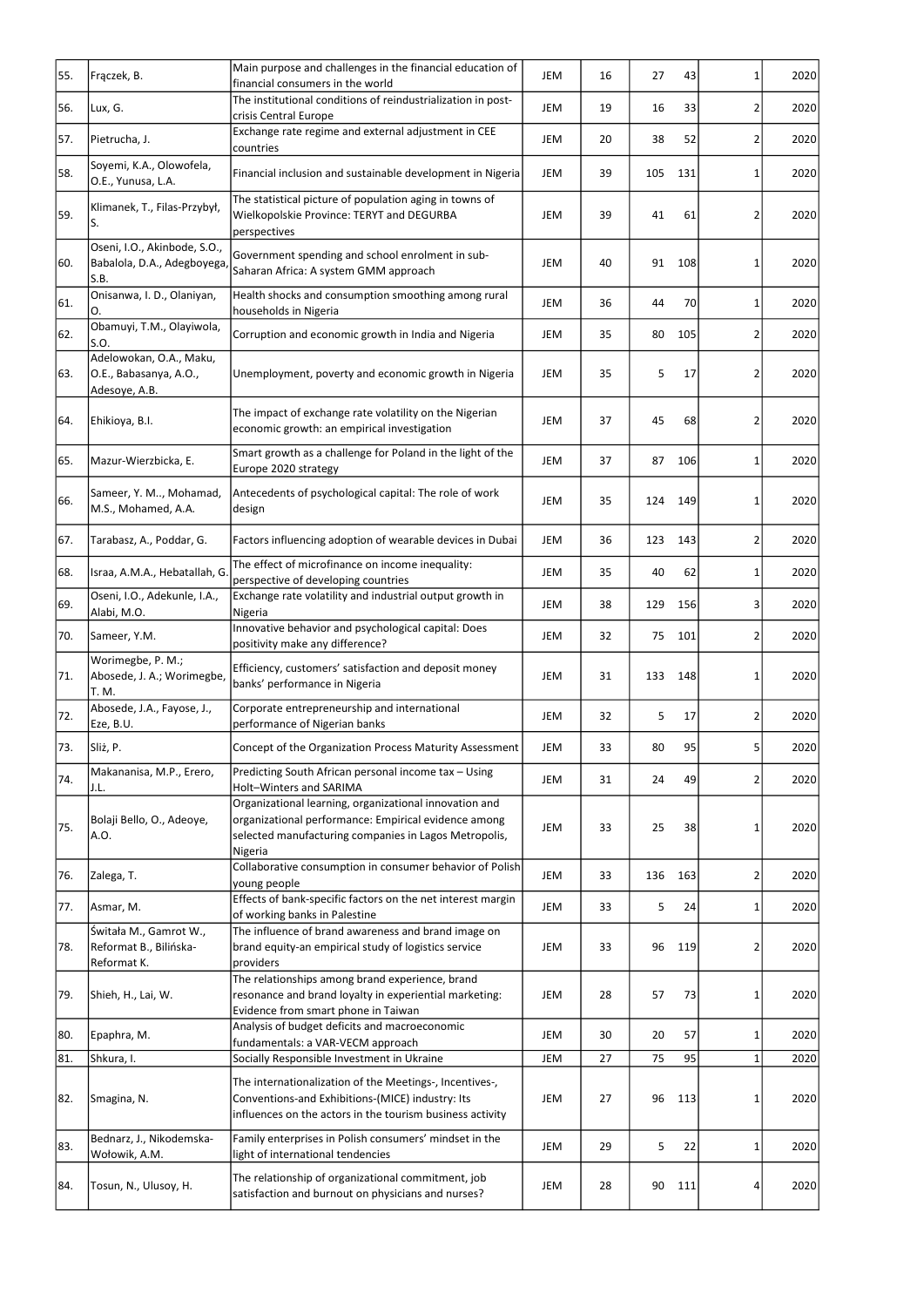|      | Żyminkowska, K.,                                                  |                                                                                                                                                                     |            |    |     |     |                |      |
|------|-------------------------------------------------------------------|---------------------------------------------------------------------------------------------------------------------------------------------------------------------|------------|----|-----|-----|----------------|------|
| 85.  | Żyminkowski, T., Błaszczyk,<br>R.                                 | Effects of customer engagement behavior                                                                                                                             | <b>JEM</b> | 28 | 133 | 154 | 2              | 2020 |
| 86.  | Frączek, B., Bobenič<br>Hintošová, A., Bačová, M.,<br>Siviček, T. | Simultaneous use of the financial literacy level and the<br>financial inclusion degree as a result of financial education<br>efficiency in visegrad group countries | JEM        | 27 | 5   | 25  | 1              | 2020 |
| 87.  | Trzuskawska-Grzesińska, A.                                        | Control towers in supply chain management - Past and<br>future                                                                                                      | <b>JEM</b> | 27 | 114 | 133 | 1              | 2020 |
| 88.  | Wieczorek-Kosmala, M.                                             | Non-life insurance markets in CEE countries - part I:<br>Products' structure                                                                                        | <b>JEM</b> | 25 | 109 | 125 | 1              | 2020 |
| 89.  | Rosińska-Bukowska, M.                                             | The model of competitiveness assessment of coopetition<br>network systems - Competition and cooperation of<br>enterprises in the global economy                     | <b>JEM</b> | 24 | 5   | 13  | 1              | 2020 |
| 90.  | Ardic, K., Oymak, O., Özsoy,<br>T., Uslu, O., Özsoy, E.           | Comparing person organization fit and person job fit                                                                                                                | <b>JEM</b> | 25 | 5   | 13  | 1              | 2020 |
| 91.  | Ozierańska, A., Skomra, A.,<br>Kuchta, D., Rola, P.               | The critical factors of Scrum implementation in IT project -<br>the case study                                                                                      | <b>JEM</b> | 25 | 79  | 96  | 1              | 2020 |
| 92.  | Sankowska, A.                                                     | Trust, knowledge creation and mediating effects of<br>knowledge transfer processes                                                                                  | JEM        | 23 | 33  | 44  | 1              | 2020 |
| 93.  | Spotorno, L., Moro, O.,<br>Anderloni, L.                          | Bank affiliation influence on life insurers' performance<br>before and after the financial crisis                                                                   | <b>JEM</b> | 26 | 5   | 33  | 1              | 2020 |
| 94.  | Wieczorek-Kosmala, M.,<br>Doś, A., Błach, J.,<br>Gorczyńska, M.   | Working Capital Management and Liquidity Reserves: The<br><b>Context of Risk Retention</b>                                                                          | <b>JEM</b> | 23 | 5   | 20  | 1              | 2020 |
| 95.  | Awdziej, M., Tkaczyk, J.,<br>Włodarek, D.                         | Are elderly consumer more ethnocentric? Attitudes<br>towards Polish and "foreign" food products                                                                     | <b>JEM</b> | 23 | 91  | 107 | 1              | 2020 |
| 96.  | Wach, K., Wojciechowski, L                                        | Inward FDI and entrepreneurship rate: Empirical evidence<br>on selected effects of FDI in Visegrad countries                                                        | <b>JEM</b> | 24 | 42  | 54  | $\overline{2}$ | 2020 |
| 97.  | Stelmaszczyk, M.                                                  | Relationship between individual and organizational<br>learning: Mediating role of team learning                                                                     | <b>JEM</b> | 26 | 107 | 127 | 2              | 2020 |
| 98.  | Reformat, B.                                                      | Information and communication technologies as a source<br>of marketing innovations in retail - trends                                                               | <b>JEM</b> | 23 | 45  | 53  | 1              | 2020 |
| 99.  | Gołębiowski, T.,<br>Lewandowska, M.                               | Is CSR embedded in the system of corporate innovation<br>objectives? Evidence from Poland                                                                           | <b>JEM</b> | 22 | 32  | 53  | 1              | 2020 |
| 100. | Zelazny, R.                                                       | Information Society and Knowledge Economy-Essence<br>and Key Relationships                                                                                          | <b>JEM</b> | 20 | 5   | 22  | 1              | 2020 |
| 101. | Sobol, A                                                          | Governance and citizens' engagement in terms of local<br>sustainable development                                                                                    | <b>JEM</b> | 19 | 63  | 77  | 1              | 2020 |
| 102. | Kieżel, M.                                                        | Role of individual customers in development of panking<br>products in the context of open innovation concept and<br>demand annoach to innovations                   | <b>JEM</b> | 22 | 96  | 106 | 1              | 2020 |
| 103. | Polko, A.                                                         | Models of participatory budgeting - the case study of<br>Polish city                                                                                                | <b>JEM</b> | 19 | 34  | 44  | 2              | 2020 |
| 104. | Tusińska, M.                                                      | The fundamentals of innovativeness - A comparative<br>analysis of European Union countries                                                                          | <b>JEM</b> | 20 | 23  | 37  | 1              | 2020 |
| 105. | Szymura-Tyc, M.                                                   | Innovativeness and internationalisation of the Polish<br>economy-the transition process perspective                                                                 | <b>JEM</b> | 21 | 5   | 20  | 1              | 2020 |
| 106. | Paradowska, M., Platje, J.                                        | European sustainable urban development policy in the<br>light of priorities of the Europe 2020 strategy                                                             | <b>JEM</b> | 19 | 95  | 107 | 1              | 2020 |
| 107. | Klimas, P.                                                        | Multifaceted nature of coopetition inside an aviation<br>supply chain-the case of the aviation valley                                                               | JEM        | 17 | 96  | 119 | 2              | 2020 |
| 108. | Le Roy, F., Sanou, F.H.                                           | Does coopetition strategy improve market performance?<br>An empirical study in mobile phone industry                                                                | JEM        | 17 | 64  | 92  | 2              | 2020 |
| 109. | Cichorska, J.                                                     | Deleveraging in the Banking Sector                                                                                                                                  | JEM        | 16 | 5   | 15  | 1              | 2020 |
| 110. | Czakon, W., Mucha-Kuś, K.,<br>Rogalski, M.                        | Coopetition research landscape - A systematic literature<br>review 1997-2010                                                                                        | JEM        | 17 | 122 | 150 | 13             | 2020 |
| 111. | Moro, O., Anderloni, L.                                           | Non-life insurance economic performances - An empirical<br>investigation                                                                                            | JEM        | 18 | 159 | 177 | $\overline{2}$ | 2020 |
| 112. | Kluza, K.                                                         | Impact of the economic slowdown on local government<br>investments, debt and productivity in the EU countries                                                       | JEM        | 18 | 25  | 39  | $\mathbf{1}$   | 2020 |
| 113. | Danik, L., Lewandowska,<br>M.S.                                   | Motives and barriers in the field of cooperation between<br>companies. Research outcomes based on the Polish<br>engineering industry                                | JEM        | 14 | 21  | 34  | $\overline{2}$ | 2020 |
| 114. | Niestrój, K.                                                      | The Conformity Assessment of Lead Logistics Provider and<br>Third Party Logistics Preferences Using Analytic Hierarchy<br>Process Method (AHP)                      | JEM        | 12 | 61  | 74  | $\overline{2}$ | 2020 |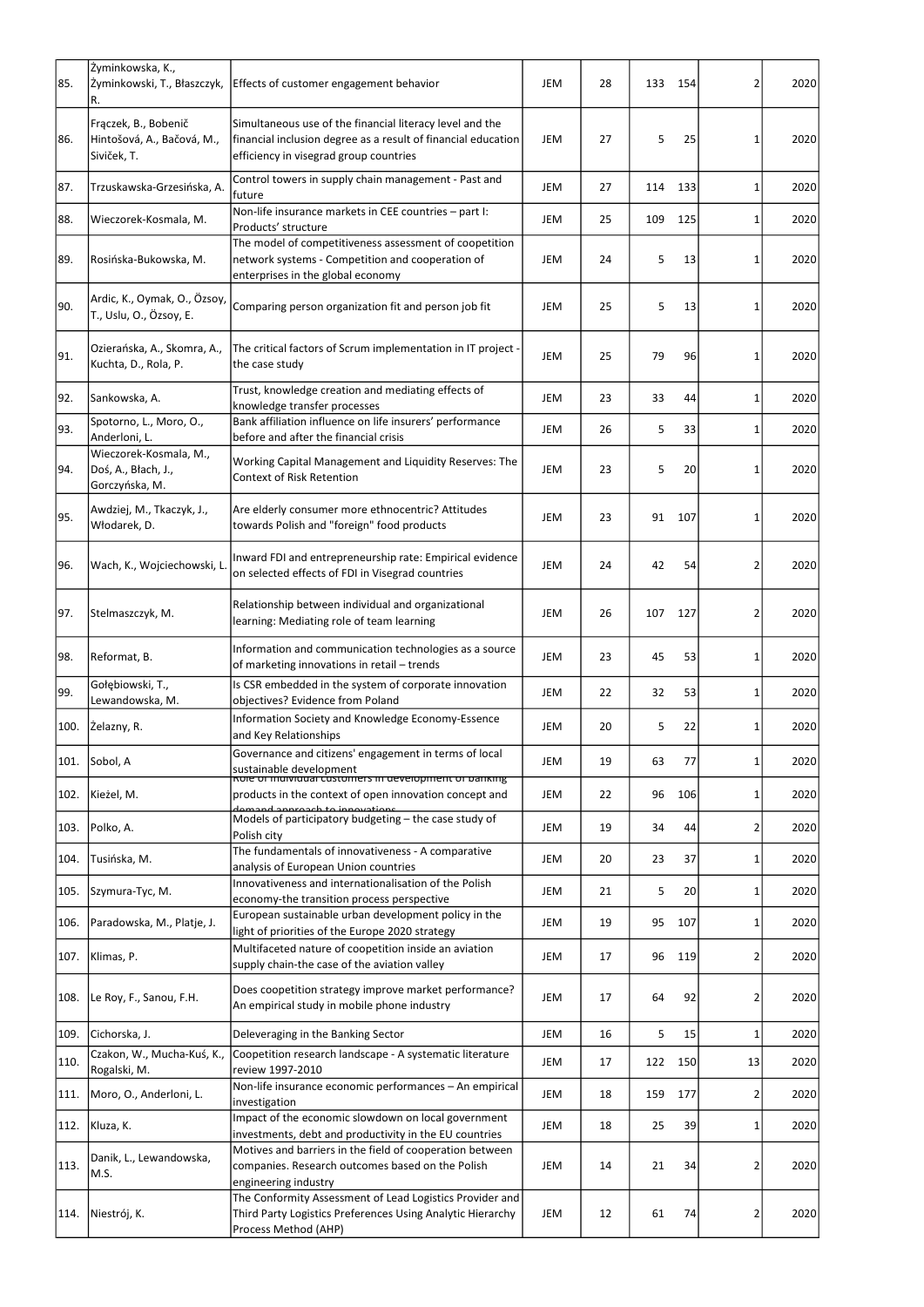| 115. | Overboom, M., Small, J.,<br>Naus, F., De Haan, J.                       | Applying lean principles to achieve continuous flow in<br>3PLs outbound processes                                                                                                  | JEM        | 11 | 65  | 79  | 1              | 2020 |
|------|-------------------------------------------------------------------------|------------------------------------------------------------------------------------------------------------------------------------------------------------------------------------|------------|----|-----|-----|----------------|------|
| 116. | Babińska, D.                                                            | The role of Knowledge in the internationalization process<br>of firms: A review of selected research literature                                                                    | JEM        | 14 | 9   | 20  | 1              | 2020 |
| 117. | Pyka, R.                                                                | Minimizing the side effects of the metropolization as a<br>condition for maintenance of transition and resilience in<br>post-industrial agglomerations                             | JEM        | 10 | 121 | 136 | 2              | 2020 |
| 118. | Maciejewski, G.                                                         | Perceived risk in purchasing decisions of the Polish<br>consumers-Model-based approach                                                                                             | JEM        | 8  | 37  | 52  | $\overline{2}$ | 2020 |
| 119. | Drobniak, A.                                                            | The urban resilience - economic perspective                                                                                                                                        | <b>JEM</b> | 10 | 5   | 20  | 3              | 2020 |
| 120. | Czakon, W.                                                              | Relational capability of organizations: Theoretical<br>advances                                                                                                                    | JEM        | 5  | 47  | 65  | 2              | 2020 |
| 121. | Komor, M., Pacut, M.                                                    | Internationalization, concentration and structural changes<br>of retail in new Central and Eastern European member<br>states of the EU                                             | JEM        | 6  | 69  | 92  | 1              | 2020 |
| 122. | Dyduch, W.                                                              | Corporate entrepreneurship measurement for improving<br>organizational performance                                                                                                 | JEM        | 4  | 15  | 40  | 1              | 2020 |
| 123. | JGrybś, M.                                                              | <b>Creating New Trends in International Marketing</b><br>Communication                                                                                                             | JEM        | 15 | 155 | 173 | 1              | 2020 |
| 124. | Amassoma, D.; Sunday, K.;<br>Onyedikachi, E.                            | The influence of money supply on inflation in Nigeria                                                                                                                              | JEM        | 31 | 5   | 23  | 1              | 2020 |
| 125. | Bratnicki, M., Kulikowska-<br>Mrożek, M., Marzec, I.,<br>Zbierowski, P. | Empowerment and entrepreneurship, conceptual issues<br>and empirical tests                                                                                                         | <b>JEM</b> | 3  | 35  | 54  | 2              | 2020 |
| 126. | Latusek-Jurczak, D.,<br>Prystupa-Rzadca, K.                             | Collaboration and trust-building in open innovation<br>community                                                                                                                   | JEM        | 17 | 47  | 62  | $\mathbf{1}$   | 2020 |
|      | 127. Gnat, S.                                                           | Measurement of entropy in the assessment of<br>homogeneity of areas valued with the Szczecin algorithm<br>of real estate mass appraisal                                            | JEM        | 38 | 89  | 106 | 1              | 2020 |
| 128. | Amassoma, D.; Sunday, K.;<br>Onyedikachi, E.                            | The influence of money supply on inflation in Nigeria                                                                                                                              | JEM        | 31 | 5   | 23  | 2              | 2019 |
| 129. | Danik, L.; Kowalik, I.                                                  | The studies on born global companies - a review of<br>research methods                                                                                                             | JEM        | 13 | 9   | 26  | 1              | 2019 |
| 130. | Baron, M.                                                               | Do we need smart cities for resilience                                                                                                                                             | <b>JEM</b> | 10 | 32  | 46  | 5 <sup>1</sup> | 2019 |
| 131. | Wiechoczek, J.                                                          | Creating value for customer in business networks of high-<br>tech goods manufacturers                                                                                              | JEM        | 23 | 76  | 90  | 1              | 2019 |
| 132. | Szmelter-Jarosz, A.                                                     | Mobility choices of the Generation Y in Poland                                                                                                                                     | JEM        | 36 | 84  | 104 | $\mathbf{1}$   | 2019 |
| 133. | Olayiwola, S.O., Kazeem,<br>B.L.O.                                      | Count Data Modelling of Health Insurance and Health<br>Care Utilisation in Nigeria                                                                                                 | JEM        | 35 | 106 | 123 | 1              | 2019 |
| 134. | Sameer, Y.M.                                                            | Innovative behavior and psychological capital: Does<br>positivity make any difference?                                                                                             | JEM        | 32 | 75  | 101 | 4              | 2019 |
| 135. | Abosede, J.A., Fayose, J.,<br>Eze, B.U.                                 | Corporate entrepreneurship and international<br>performance of Nigerian banks                                                                                                      | JEM        | 32 | 5   | 17  | 1              | 2019 |
| 136. | Sliż, P.                                                                | Concept of the Organization Process Maturity Assessment                                                                                                                            | JEM        | 33 | 80  | 95  | 1              | 2019 |
| 137. | Kastrati, A., Adnett, N.,<br>Toçi, V.                                   | The relationship between the output gap and excess<br>liquidity: evidence from Czech Republic, Estonia and<br>Kosovo                                                               | JEM        | 31 | 95  | 118 | 1              | 2019 |
| 138. | Tatarczak, A.                                                           | Profit allocation problems for fourth party logistics supply<br>chain coalition based on game theory approach                                                                      | JEM        | 33 | 120 | 135 |                | 2019 |
| 139. | Isimoya, O.A., Olajide, O.T.,<br>Onafalujo, A.K.                        | Performance related pay and organizational commitment<br>- Evidence from Nigeria                                                                                                   | <b>JEM</b> | 34 | 58  | 80  | 1              | 2019 |
| 140. | Kaczmarczyk, P.                                                         | Application of the linear ordering methods in the<br>voivodships research in the field of social media usage in<br>enterprises in the period 2014-2017                             | JEM        | 33 | 39  | 62  |                | 2019 |
| 141. | Bolaji Bello, O., Adeoye,<br>A.O.                                       | Organizational learning, organizational innovation and<br>organizational performance: Empirical evidence among<br>selected manufacturing companies in Lagos Metropolis,<br>Nigeria | JEM        | 33 | 25  | 38  | 1              | 2019 |
|      | 142. Asmar, M.                                                          | Effects of bank-specific factors on the net interest margin<br>of working banks in Palestine                                                                                       | JEM        | 33 | 5   | 24  | $\mathbf{1}$   | 2019 |
| 143. | Świtała M., Gamrot W.,<br>Reformat B., Bilińska-<br>Reformat K.         | The influence of brand awareness and brand image on<br>brand equity-an empirical study of logistics service<br>providers                                                           | JEM        | 33 | 96  | 119 | 1              | 2019 |
| 144. | Shieh, H., Lai, W.                                                      | The relationships among brand experience, brand<br>resonance and brand loyalty in experiential marketing:<br>Evidence from smart phone in Taiwan                                   | JEM        | 28 | 57  | 73  | 1              | 2019 |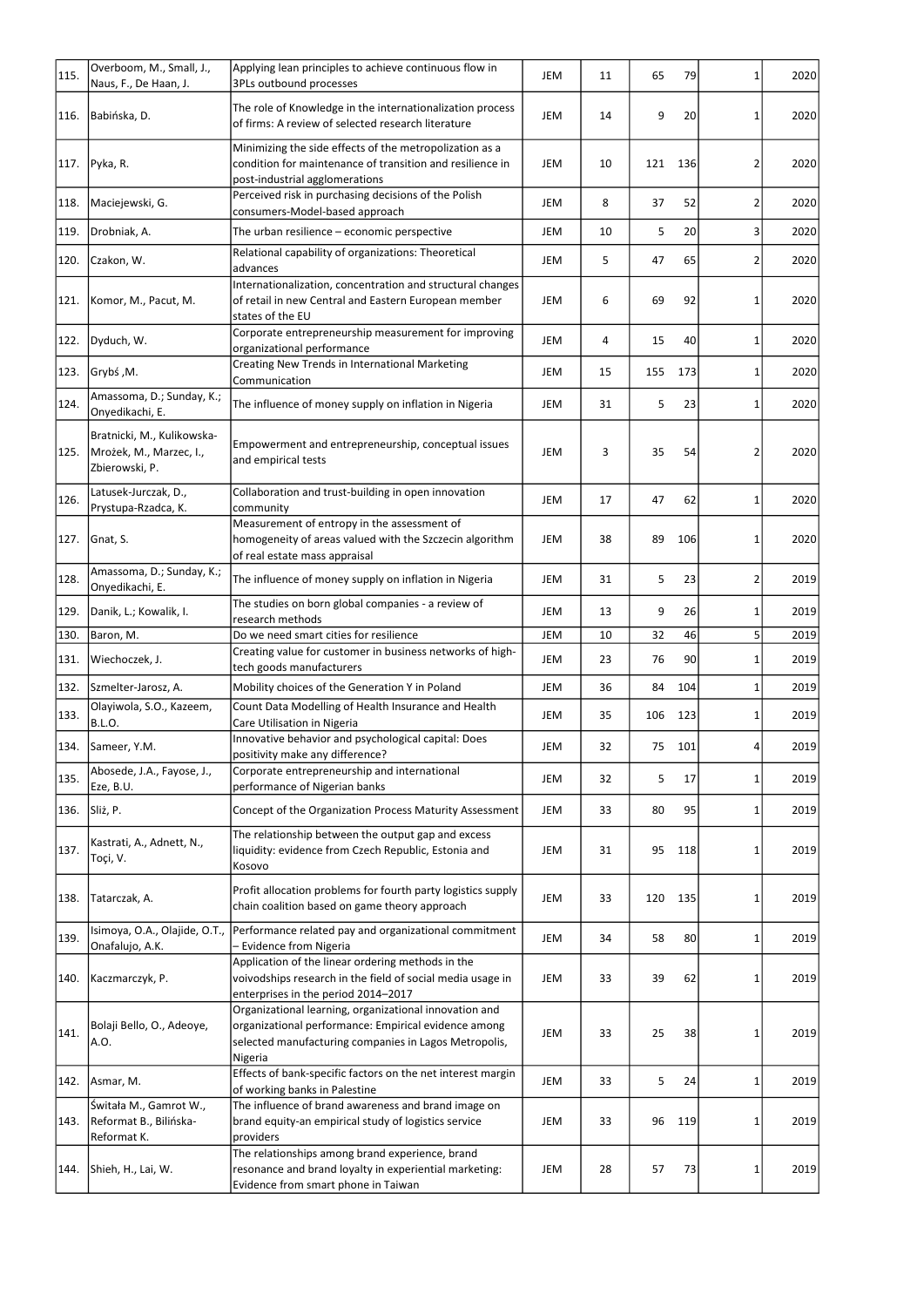| 145. | Smagina, N.                                                     | The internationalization of the Meetings-, Incentives-,<br>Conventions-and Exhibitions-(MICE) industry: Its<br>influences on the actors in the tourism business activity                  | <b>JEM</b> | 27 | 96  | 113 | 5              | 2019 |
|------|-----------------------------------------------------------------|-------------------------------------------------------------------------------------------------------------------------------------------------------------------------------------------|------------|----|-----|-----|----------------|------|
| 146. | Bednarz, J., Nikodemska-<br>Wołowik, A.M.                       | Family enterprises in Polish consumers' mindset in the<br>light of international tendencies                                                                                               | <b>JEM</b> | 29 | 5   | 22  | 1              | 2019 |
| 147. | Szmelter, A.                                                    | The impact of complexity on shaping logistics strategies in<br>global supply chains                                                                                                       | JEM        | 28 | 74  | 89  | 1              | 2019 |
| 148. | Gerejczyk, K., Pilewicz, T.                                     | Special Demographic Zone in Poland - in search for the<br>GIST of the phenomenon                                                                                                          | JEM        | 29 | 37  | 57  | 2              | 2019 |
| 149. | Tosun, N., Ulusoy, H.                                           | The relationship of organizational commitment, job<br>satisfaction and burnout on physicians and nurses?                                                                                  | <b>JEM</b> | 28 | 90  | 111 | 1              | 2019 |
| 150. | Żyminkowska, K.,<br>Żyminkowski, T., Błaszczyk,<br>R.           | Effects of customer engagement behavior                                                                                                                                                   | JEM        | 28 | 133 | 154 | 3              | 2019 |
| 151. | Jarczok-Guzy, M.                                                | The principles of tax law equality in the context of direct<br>taxation                                                                                                                   | <b>JEM</b> | 30 | 70  | 84  | $\mathbf{1}$   | 2019 |
| 152. | Ahmed, S., Abdullahi, A.M.                                      | Leadership and Project Success in Development Sector                                                                                                                                      | JEM        | 30 | 5   | 19  | 1              | 2019 |
| 153. | Kutznetsova, S., Kuzetsov,<br>A.                                | Corporate Culture Diagnostics in Management Control:<br><b>Evidence from Ukraine</b>                                                                                                      | <b>JEM</b> | 27 | 42  | 57  | $\overline{2}$ | 2019 |
| 154. | Trzuskawska-Grzesińska, A.                                      | Control towers in supply chain management - Past and<br>future                                                                                                                            | JEM        | 27 | 114 | 133 | $1\vert$       | 2019 |
| 155. | Nguyen, T.T.H.                                                  | Wal-Mart's successfully integrated supply chain and the<br>necessity of establishing the Triple-A supply chain in the<br>21st century                                                     | JEM        | 29 | 102 | 117 | 1              | 2019 |
| 156. | Ardic, K., Oymak, O., Özsoy,<br>T., Uslu, O., Özsoy, E.         | Comparing person organization fit and person job fit                                                                                                                                      | JEM        | 25 | 5   | 13  | 1              | 2019 |
| 157. | Ozierańska, A., Skomra, A.,<br>Kuchta, D., Rola, P.             | The critical factors of Scrum implementation in IT project -<br>the case study                                                                                                            | JEM        | 25 | 79  | 96  | 1              | 2019 |
| 158. | Wieczorek-Kosmala, M.,<br>Doś, A., Błach, J.,<br>Gorczyńska, M. | Working Capital Management and Liquidity Reserves: The<br><b>Context of Risk Retention</b>                                                                                                | JEM        | 23 | 5   | 20  | 1              | 2019 |
| 159. | Awdziej, M., Tkaczyk, J.,<br>Włodarek, D.                       | Are elderly consumer more ethnocentric? Attitudes<br>towards Polish and "foreign" food products                                                                                           | <b>JEM</b> | 23 | 91  | 107 | 3              | 2019 |
| 160. | Stelmaszczyk, M.                                                | Relationship between individual and organizational<br>learning: Mediating role of team learning                                                                                           | <b>JEM</b> | 26 | 107 | 127 | 2              | 2019 |
| 161. | Gołębiowski, T.,<br>Lewandowska, M.                             | Is CSR embedded in the system of corporate innovation<br>objectives? Evidence from Poland                                                                                                 | JEM        | 22 | 32  | 53  | 1              | 2019 |
| 162. | Zabiński, L.                                                    | Development or regress of the systems products' sphere<br>against the megatrends' background of the second<br>decade of the twenty-first century - reflections, attempts<br>at assessment | JEM        | 22 | 121 | 131 | 1              | 2019 |
| 163. | Zelazny, R.                                                     | Information Society and Knowledge Economy-Essence<br>and Key Relationships                                                                                                                | <b>JEM</b> | 20 | 5   | 22  | 3              | 2019 |
| 164. | Raczkowski, K.                                                  | Measuring the Tax Gap in the European Economy                                                                                                                                             | JEM        | 21 | 58  | 72  | 5 <sup>1</sup> | 2019 |
| 165. | Polko, A.                                                       | Models of participatory budgeting - the case study of<br>Polish city                                                                                                                      | JEM        | 19 | 34  | 44  | $\overline{2}$ | 2019 |
| 166. | Paradowska, M., Platje, J.                                      | European sustainable urban development policy in the<br>light of priorities of the Europe 2020 strategy                                                                                   | JEM        | 19 | 95  | 107 | 1              | 2019 |
| 167. | Jankowska, B.                                                   | Cluster organization as a pro-internationalization form of<br>cooperation in the SME sector- a Polish case in the<br>European context                                                     | JEM        | 22 | 54  | 74  | 1              | 2019 |
| 168. | Heffner, K., Twardzik, M.                                       | Leaching functions from the outer metropolitan zones<br>(trade, services) - increasing peripherality of small towns<br>and rural areas                                                    | JEM        | 19 | 194 | 209 | 1              | 2019 |
| 169. | Borowski, K.                                                    | Analysis of selected seasonality effects in market of<br>barley, canola, rough rice, soybean oil and soybean meal<br>future contracts                                                     | JEM        | 21 | 73  | 89  | 1              | 2019 |
| 170. | Bolibok, P., Żukowski, M.                                       | The impact of inequalities in regional economic<br>development on disparities in spatial distribution of<br>cashless payment infrastructure in Poland                                     | JEM        | 21 | 173 | 188 | $\mathbf{1}$   | 2019 |
| 171. | Johann, M.,<br>Panchapakesan, P.                                | The comparative analysis of senior and non-senior<br>package holiday travelers' tourism product preferences                                                                               | JEM        | 22 | 132 | 141 | 1              | 2019 |
| 172. | Koniorczyk, G.                                                  | Customer knowledge in (Co)creation of product. A case<br>study of IKEA                                                                                                                    | JEM        | 22 | 107 | 120 | $\overline{2}$ | 2019 |
| 173. | Kowalczyk, C.                                                   | Dynamics of urban space                                                                                                                                                                   | JEM        | 19 | 5   | 15  | $\mathbf{1}$   | 2019 |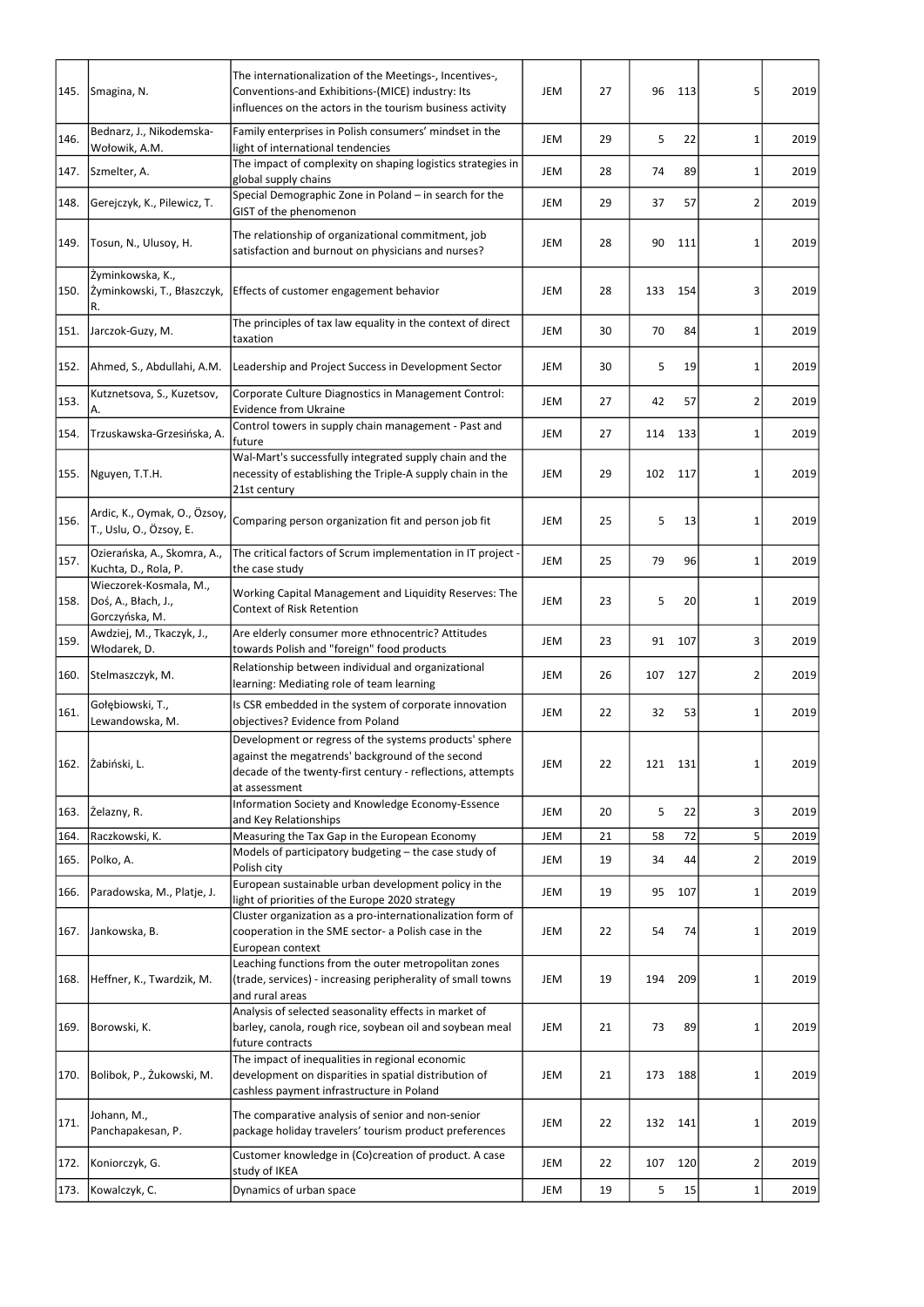| 174. | Lipka, A., Waszczak, S.,<br>Winnicka-Wejs, A.                     | Loyalty and workaholism in the methods of human capital<br>evaluation (in) an organisation-a comparative study                                                      | <b>JEM</b> | 17             | 25  | 46  | 1               | 2019 |
|------|-------------------------------------------------------------------|---------------------------------------------------------------------------------------------------------------------------------------------------------------------|------------|----------------|-----|-----|-----------------|------|
| 175. | Turek, A., Owczarek, A.                                           | Determinant of consumption behavior of over-the-<br>counter mecications-The case of painkillers and anti-<br>inflammatory medications                               | <b>JEM</b> | 15             | 25  | 59  | 2               | 2019 |
| 176. | Dziwok, E.                                                        | Asset allocation strategy in investment portfolio<br>Construction - A comparative analysis                                                                          | JEM        | 18             | 123 | 132 | 1               | 2019 |
| 177. | Sierpińska-Sawicz, A.                                             | Dividend policy of State Treasury Shareholding Companies                                                                                                            | <b>JEM</b> | 18             | 225 | 241 | $1\vert$        | 2019 |
| 178. | Niemczyk, J.,<br>Stańczyk-Hugiet, E.                              | Cooperative and competitive relationships in high<br>education sector in Poland                                                                                     | JEM        | 17             | 5   | 23  | 2               | 2019 |
| 179. | Le Roy, F., Sanou, F.H.                                           | Does coopetition strategy improve market performance?<br>An empirical study in mobile phone industry                                                                | JEM        | 17             | 64  | 92  | 3               | 2019 |
| 180. | Tanda, A., Anderloni, L.                                          | The role of venture capital (VC) in the underpricing of<br>European life science companies                                                                          | JEM        | 18             | 243 | 256 | 2               | 2019 |
| 181. | Czakon, W., Mucha-Kuś, K.,<br>Rogalski, M.                        | Coopetition research landscape - A systematic literature<br>review 1997-2010                                                                                        | JEM        | 17             | 122 | 150 | 9               | 2019 |
| 182. | Moro, O., Anderloni, L.                                           | Non-life insurance economic performances - An empirical<br>investigation                                                                                            | JEM        | 18             | 159 | 177 | 1               | 2019 |
| 183. | Kluza, K.                                                         | Impact of the economic slowdown on local government<br>investments, debt and productivity in the EU countries                                                       | <b>JEM</b> | 18             | 25  | 39  | 3               | 2019 |
| 184. | Hanus, P.                                                         | The Business Profile Shaping and the Logistics Information<br>Systems of 2PL, 3PL, 4PL Operators                                                                    | JEM        | 12             | 5   | 21  | 1               | 2019 |
| 185. | Grochal-Brejdak, M.,<br>Szymura-Tyc, M.                           | Internationalization process of e-commerce enterprises-<br>prerequisites, barriers and basic modes                                                                  | JEM        | 13             | 39  | 55  | 1               | 2019 |
| 186. | Overboom, M., Small, J.,<br>Naus, F., De Haan, J.                 | Applying lean principles to achieve continuous flow in<br>3PLs outbound processes                                                                                   | JEM        | 11             | 65  | 79  | 1               | 2019 |
| 187. | Jarosiński, M.                                                    | Contemporary Models of Polish Firms'<br>Internationalization - Literature and Research Review                                                                       | <b>JEM</b> | 13             | 57  | 65  | 2               | 2019 |
| 188. | Maciejewskl, G.                                                   | Perceived risk in purchasing decisions of the Polish<br>consumers-Model-based approach                                                                              | JEM        | 8              | 37  | 52  | $\mathbf{1}$    | 2019 |
| 189. | Drobniak, A.                                                      | The urban resilience - economic perspective                                                                                                                         | JEM        | 10             | 5   | 20  | $\vert 3 \vert$ | 2019 |
| 190. | Winnicka-Wejs, A.                                                 | The value of an organization's human capital in students'<br>perception                                                                                             | JEM        | $\overline{7}$ | 117 | 132 | 1               | 2019 |
| 191. | Czakon, W.                                                        | Relational capability of organizations: Theoretical<br>ladvances                                                                                                    | <b>JEM</b> | 5              | 47  | 65  | 4               | 2019 |
| 192. | Danik, L.; Kowalik, I.                                            | The studies on born global companies - a review of<br>research methods                                                                                              | <b>JEM</b> | 13             | 9   | 26  | 1               | 2018 |
| 193. | Baron, M.                                                         | Do we need smart cities for resilience                                                                                                                              | JEM        | 10             | 32  | 46  | 5 <sup>1</sup>  | 2018 |
| 194. | Czakon, W.                                                        | Relational capability of organizations: Theoretical<br>ladvances                                                                                                    | <b>JEM</b> | 5              | 47  | 65  | 1               | 2018 |
| 195. | Klimas, P.                                                        | Multifaceted nature of coopetition inside an aviation<br>supply chain-the case of the aviation valley                                                               | <b>JEM</b> | 17             | 96  | 119 |                 | 2018 |
| 196. | Leszczyłowska, A.                                                 | The relationship between book profit and taxable income<br>from a research perspective - Evidence based on<br>corporations in Poland                                | JEM        | 18             | 91  | 105 | 1               | 2018 |
| 197. | Turek, A., Owczarek, A.                                           | Determinant of consumption behavior of over-the-<br>counter mecications-The case of painkillers and anti-<br>inflammatory medications                               | <b>JEM</b> | 15             | 25  | 59  |                 | 2018 |
| 198. | Grimal, L., Guerlain, P.                                          | Mass customization in apparel industry-implication of<br>consumer as co-creator                                                                                     | <b>JEM</b> | 15             | 105 | 121 | 1               | 2018 |
| 199. | Lipka, A., Waszczak, S.,<br>Winnicka-Wejs, A.                     | Loyalty and workaholism in the methods of human capital<br>evaluation (in) an organisation-a comparative study                                                      | <b>JEM</b> | 17             | 25  | 46  |                 | 2018 |
| 200. | Kowalczyk, C.                                                     | Dynamics of urban space                                                                                                                                             | <b>JEM</b> | 19             | 5   | 15  | $\mathbf{1}$    | 2018 |
| 201. | Nagel, K.                                                         | Relationships between unemployment and economic<br>growth – the review (Results) of the theoretical and<br>empirical research                                       | <b>JEM</b> | 20             | 64  | 79  | $\mathbf{1}$    | 2018 |
| 202. | Zalega, T.                                                        | Housing conditions and the use of alternative energy<br>sources in households of senior citizens in Poland                                                          | <b>JEM</b> | 29             | 139 | 160 | 1               | 2018 |
| 203. | Fraczek, B., Bobenič<br>Hintošová, A., Bačová, M.,<br>Siviček, T. | Simultaneous use of the financial literacy level and the<br>financial inclusion degree as a result of financial education<br>efficiency in visegrad group countries | JEM        | 27             | 5   | 25  | 1               | 2018 |
| 204. | Trzuskawska-Grzesińska, A.                                        | Control towers in supply chain management - Past and<br>future                                                                                                      | <b>JEM</b> | 27             | 114 | 133 | 1               | 2018 |
| 205. | Wieczorek-Kosmala, M.                                             | Non-life insurance markets in CEE countries - part I:<br>Products' structure                                                                                        | JEM        | 25             | 109 | 125 | 1               | 2018 |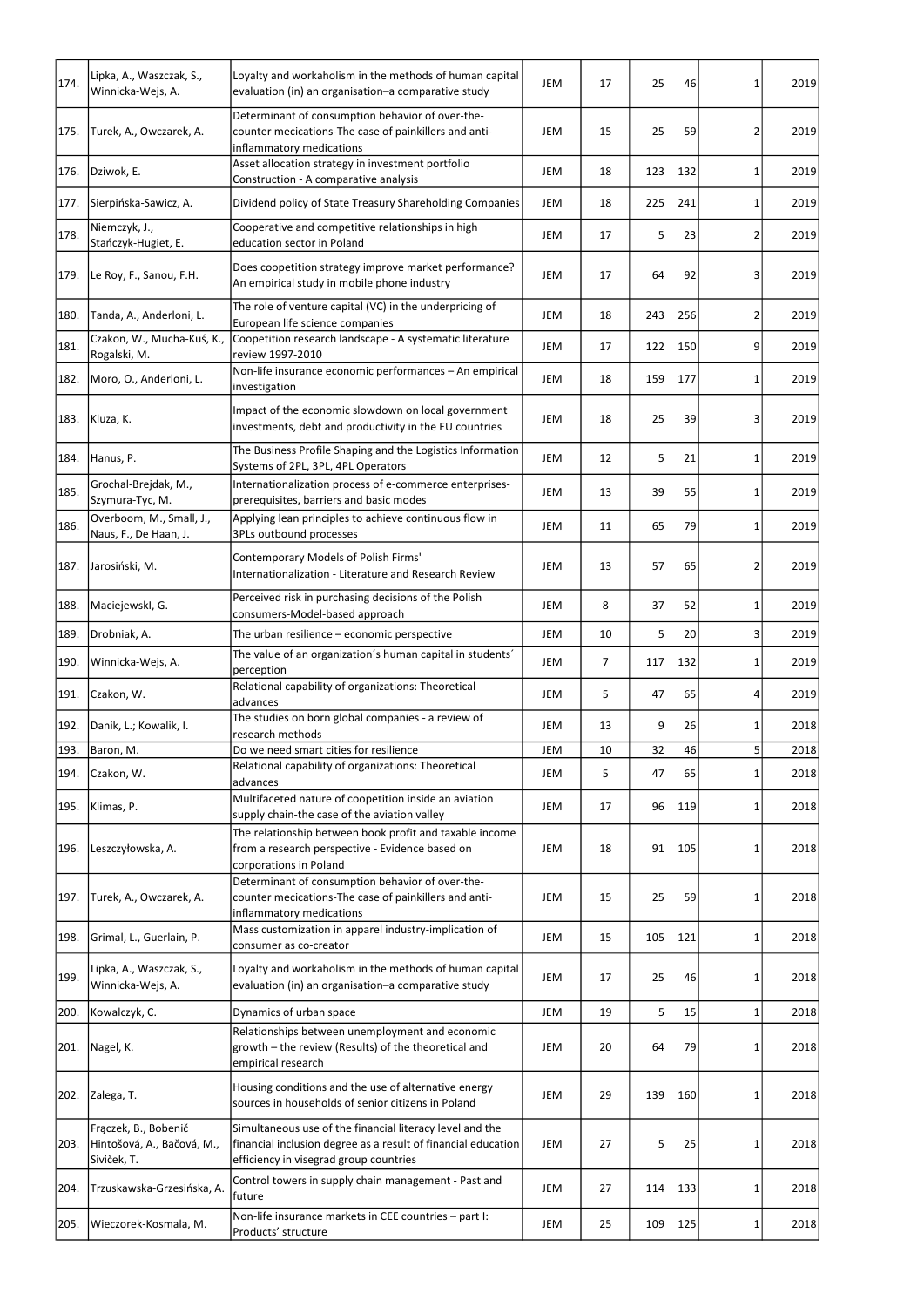| 206. | Ardic, K., Oymak, O., Özsoy,<br>T., Uslu, O., Özsoy, E. | Comparing person organization fit and person job fit                                                                                                         | JEM        | 25 | 5   | 13  | 1              | 2018 |
|------|---------------------------------------------------------|--------------------------------------------------------------------------------------------------------------------------------------------------------------|------------|----|-----|-----|----------------|------|
| 207. | Sankowska, A.                                           | Trust, knowledge creation and mediating effects of<br>knowledge transfer processes                                                                           | <b>JEM</b> | 23 | 33  | 44  | 1              | 2018 |
| 208. | Gołębiowski, T.,                                        | Is CSR embedded in the system of corporate innovation                                                                                                        | JEM        | 22 | 32  | 53  | 1              | 2018 |
|      | Lewandowska, M.                                         | objectives? Evidence from Poland                                                                                                                             |            |    |     |     |                |      |
| 209. | Raczkowski, K.                                          | Measuring the Tax Gap in the European Economy                                                                                                                | JEM        | 21 | 58  | 72  | 1              | 2018 |
| 210. | Borowski, K.                                            | Analysis of selected seasonality effects in market of<br>barley, canola, rough rice, soybean oil and soybean meal<br>future contracts                        | JEM        | 21 | 73  | 89  | 2              | 2018 |
| 211. | Tusińska, M.                                            | The fundamentals of innovativeness - A comparative                                                                                                           | <b>JEM</b> | 20 | 23  | 37  | 1              | 2018 |
|      |                                                         | analysis of European Union countries<br>The role of social capital in the transdanubian winery                                                               |            |    |     |     |                |      |
| 212. | Branyi, A., Józsa, L.                                   | networks                                                                                                                                                     | JEM        | 19 | 78  | 94  | 1              | 2018 |
| 213. | Modranka, E.                                            | Spatial dependencies in the absorption of funds from<br>Regional Operational Programmes on NUTS 3 regional<br>level in Poland                                | JEM        | 19 | 108 | 122 | 1              | 2018 |
| 214. | Szelągowska, A.                                         | Central banks exit strategies in theory and practice. The<br>case of the Polish National Bank's policy                                                       | <b>JEM</b> | 21 | 128 | 143 | 1              | 2018 |
| 215. | Jankowska, B.                                           | Cluster organization as a pro-internationalization form of<br>cooperation in the SME sector- a Polish case in the<br>European context                        | <b>JEM</b> | 22 | 54  | 74  | $\overline{2}$ | 2018 |
| 216. | Le Roy, F., Sanou, F.H.                                 | Does coopetition strategy improve market performance?<br>An empirical study in mobile phone industry                                                         | <b>JEM</b> | 17 | 64  | 92  | $6 \mid$       | 2018 |
| 217. | Czakon, W., Mucha-Kuś, K.,<br>Rogalski, M.              | Coopetition research landscape - A systematic literature<br>review 1997-2010                                                                                 | <b>JEM</b> | 17 | 122 | 150 | 13             | 2018 |
| 218. | Szustak, G.                                             | Consumer protection as premise to build trust in the<br>financial services market                                                                            | <b>JEM</b> | 16 | 113 | 133 | 1              | 2018 |
| 219. | Moro, O., Anderloni, L.                                 | Non-life insurance economic performances - An empirical<br>investigation                                                                                     | <b>JEM</b> | 18 | 159 | 177 | 1              | 2018 |
| 220. | Danik, L., Lewandowska,<br>M.S.                         | Motives and barriers in the field of cooperation between<br>companies. Research outcomes based on the Polish<br>engineering industry                         | <b>JEM</b> | 14 | 21  | 34  | 3              | 2018 |
| 221. | Swierczek, A.                                           | An identification of the rippling effect in the transmission<br>of disruptions in supply chains. The dilemmas of<br>theoretical study and empirical research | <b>JEM</b> | 12 | 83  | 96  | 1              | 2018 |
| 222. | Grochal-Brejdak, M.,<br>Szymura-Tyc, M.                 | Internationalization process of e-commerce enterprises-<br>prerequisites, barriers and basic modes                                                           | <b>JEM</b> | 13 | 39  | 55  | $\mathbf{1}$   | 2018 |
| 223. | Gorynia, M., Nowak, J.,<br>Trąpczyński, P., Wolniak, R. | The Determinants of Location Choice in the<br>Internationalization Process of Polish Companies: A<br>Qualitative Study                                       | <b>JEM</b> | 14 | 61  | 75  | 2              | 2018 |
| 224. | Szymura-Tyc, M.                                         | Measuring the Degree of Firms' Internationalization at<br>Their Early Stages of International Commitment                                                     | JEM        | 13 | 101 | 118 | 2              | 2018 |
| 225. | Overboom, M., Small, J.,<br>Naus, F., De Haan, J.       | Applying lean principles to achieve continuous flow in<br>3PLs outbound processes                                                                            | JEM        | 11 | 65  | 79  | 1              | 2018 |
| 226. | Pyka, R.                                                | Minimizing the side effects of the metropolization as a<br>condition for maintenance of transition and resilience in<br>post-industrial agglomerations       | JEM        | 10 | 121 | 136 | 1              | 2018 |
| 227. | Trembaczowski, L.                                       | Learning regions as driving forces for urban economic<br>resilience-two subregional examples of post-industrial city<br>transition                           | <b>JEM</b> | 10 | 137 | 150 | 1              | 2018 |
| 228. | Wink, R.                                                | Economic Resilience as the Evolutionary Concept for Post-<br>Industrial Regions: the Case of Leipzig and Halle                                               | JEM        | 10 | 59  | 72  | 2              | 2018 |
| 229. | Drobniak, A.                                            | The urban resilience - economic perspective                                                                                                                  | JEM        | 10 | 5   | 20  | 1              | 2018 |
| 230. | Glowik, M., Göttert, M.                                 | Attempt to structure entrepreneurial-based<br>internationalization concepts                                                                                  | JEM        | 5  | 27  | 46  | 1              | 2018 |
| 231. | Latusek-Jurczak, D.,<br>Prystupa-Rzadca, K.             | Collaboration and trust-building in open innovation<br>community                                                                                             | JEM        | 17 | 47  | 62  | 2              | 2018 |
| 232. | Danik, L.; Kowalik, I.                                  | The studies on born global companies - a review of<br>research methods                                                                                       | JEM        | 13 | 9   | 26  | 3              | 2017 |
| 233. | Baron, M.                                               | Do we need smart cities for resilience                                                                                                                       | JEM        | 10 | 32  | 46  | 5 <sup>1</sup> | 2017 |
| 234. | Hanus, P.                                               | The Business Profile Shaping and the Logistics Information<br>Systems of 2PL, 3PL, 4PL Operators                                                             | JEM        | 12 | 5   | 21  | 1              | 2017 |
| 235. | Czakon, W., Mucha-Kuś, K.,<br>Rogalski, M.              | Coopetition research landscape - A systematic literature<br>review 1997-2010                                                                                 | JEM        | 17 | 122 | 150 | 7              | 2017 |
| 236. | Klimontowicz, M.                                        | Customer-centricity evolution as a foundation of bank's<br>competitive strategy                                                                              | JEM        | 16 | 45  | 59  | 1              | 2017 |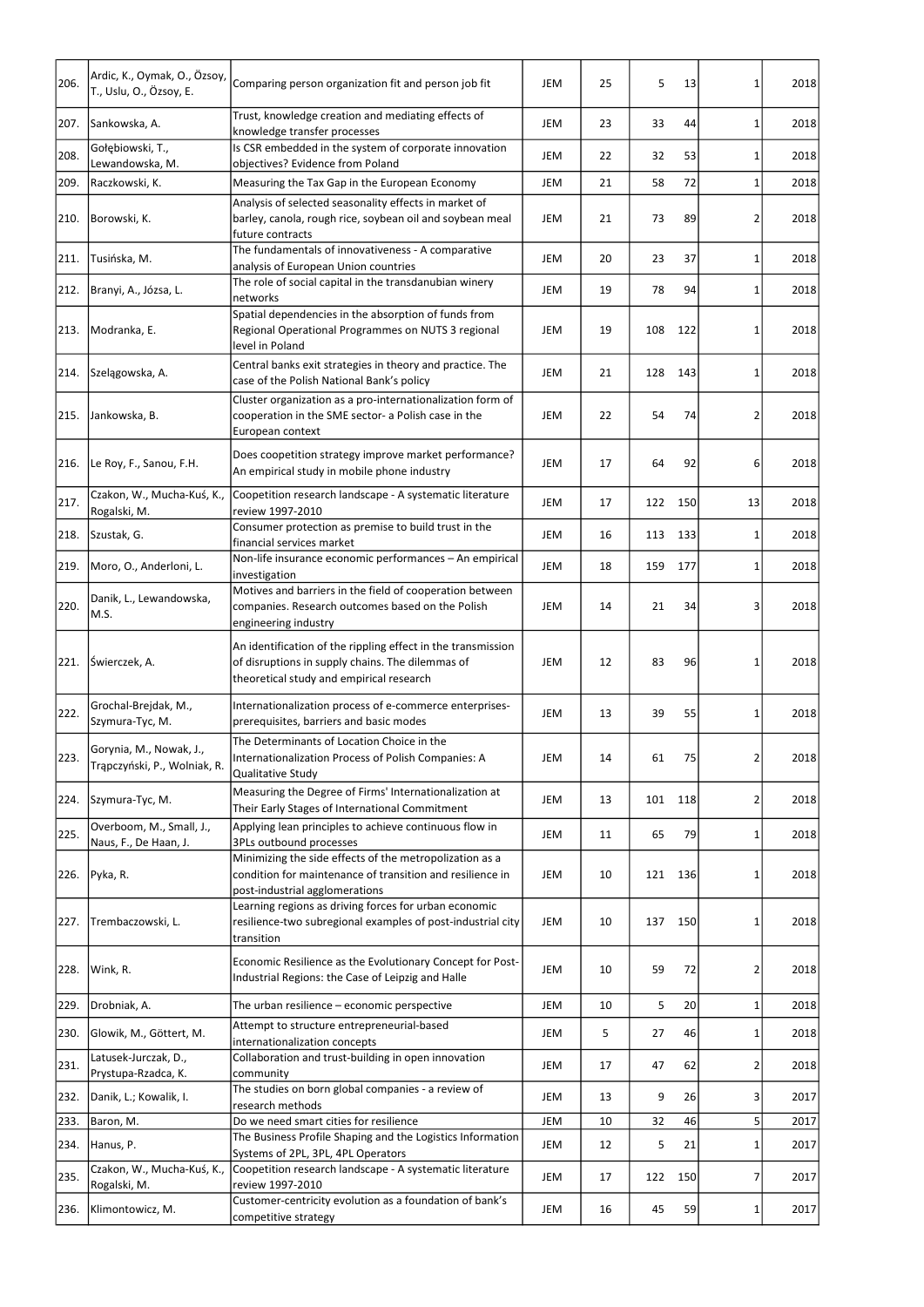| 237. | Le Roy, F., Sanou, F.H.                                                 | Does coopetition strategy improve market performance?<br>An empirical study in mobile phone industry                                  | JEM        | 17 | 64  | 92  | $\mathbf{1}$   | 2017 |
|------|-------------------------------------------------------------------------|---------------------------------------------------------------------------------------------------------------------------------------|------------|----|-----|-----|----------------|------|
| 238. | Klimas, P.                                                              | Multifaceted nature of coopetition inside an aviation<br>supply chain-the case of the aviation valley                                 | JEM        | 17 | 96  | 119 | $\mathbf{1}$   | 2017 |
| 239. | Grimal, L., Guerlain, P.                                                | Mass customization in apparel industry-implication of<br>consumer as co-creator                                                       | JEM        | 15 | 105 | 121 | 2              | 2017 |
| 240. | Frączek, B.                                                             | Main purpose and challenges in the financial education of<br>financial consumers in the world                                         | JEM        | 16 | 27  | 43  | $\overline{2}$ | 2017 |
| 241. | Lux, G.                                                                 | The institutional conditions of reindustrialization in post-<br>crisis Central Europe                                                 | JEM        | 19 | 16  | 33  | 1              | 2017 |
| 242. | Koniorczyk, G.                                                          | Customer knowledge in (Co)creation of product. A case                                                                                 | JEM        | 22 | 107 | 120 | 1              | 2017 |
|      |                                                                         | study of IKEA<br>Power of companies in supply chains and their effect on                                                              |            |    |     |     |                |      |
| 243. | Brányi, T., Józsa, L.                                                   | network development                                                                                                                   | JEM        | 19 | 221 | 239 | 1              | 2017 |
| 244. | Piórkowska, K.                                                          | Ontological, epistemological and methodological<br>taxonomy of creativity phenomenon research-call for<br>path forward                | JEM        | 25 | 97  | 108 | 1              | 2017 |
| 245. | Wach, K., Wojciechowski, L                                              | Inward FDI and entrepreneurship rate: Empirical evidence<br>on selected effects of FDI in Visegrad countries                          | JEM        | 24 | 42  | 54  | 1              | 2017 |
| 246. | Wiechoczek, J.                                                          | Creating value for customer in business networks of high-<br>tech goods manufacturers                                                 | JEM        | 23 | 76  | 90  | $\mathbf{1}$   | 2017 |
| 247. | Stelmaszczyk, M.                                                        | Relationship between individual and organizational<br>learning: Mediating role of team learning                                       | JEM        | 26 | 107 | 127 | 1              | 2017 |
| 248. | Czech, S.                                                               | Understanding evolution of the Swedish model: Change or<br>continuity?                                                                | JEM        | 20 | 106 | 127 | $\mathbf{1}$   | 2017 |
| 249. | Raczkowski, K.                                                          | Measuring the Tax Gap in the European Economy                                                                                         | JEM        | 21 | 58  | 72  | $\mathbf{1}$   | 2017 |
|      | 250. Borowski, K.                                                       | Analysis of selected seasonality effects in market of<br>barley, canola, rough rice, soybean oil and soybean meal<br>future contracts | JEM        | 21 | 73  | 89  | 1              | 2017 |
| 251. | Soniewicki, M., Wawrowski,<br>Ł.                                        | The use of external knowledge sources by Polish private-<br>owned and state-owned enterprises in the<br>internationalization process  | <b>JEM</b> | 22 | 75  | 95  | 2              | 2017 |
| 252. | Modranka, E.                                                            | Spatial dependencies in the absorption of funds from<br>Regional Operational Programmes on NUTS 3 regional<br>level in Poland         | JEM        | 19 | 108 | 122 | 2              | 2017 |
| 253. | Jankowska, B.                                                           | Cluster organization as a pro-internationalization form of<br>cooperation in the SME sector- a Polish case in the                     | JEM        | 22 | 54  | 74  | $\mathbf{1}$   | 2017 |
| 254. | Grochal-Brejdak, M.,<br>Szymura-Tyc, M.                                 | European context<br>Internationalization process of e-commerce enterprises-<br>prerequisites, barriers and basic modes                | <b>JEM</b> | 13 | 39  | 55  | $\mathbf{1}$   | 2017 |
| 255. | Klosa, E.                                                               | A concept of models for supply chain speculative risk<br>analysis and management                                                      | <b>JEM</b> | 12 | 45  | 59  | 1              | 2017 |
| 256. | Szymura-Tyc, M.                                                         | Measuring the Degree of Firms' Internationalization at<br>Their Early Stages of International Commitment                              | JEM        | 13 | 101 | 118 | 1              | 2017 |
| 257. | Grębosz, M., Otto, J.                                                   | International expansion of brands by realization of co-<br>branding strategy                                                          | JEM        | 14 | 77  | 87  | 2              | 2017 |
| 258. | Larsen, F.                                                              | Branding as a Bridge for Commodities Towards a<br>Liberalized Market: a Study in the Electricity Sector                               | <b>JEM</b> | 10 | 123 | 154 | 1              | 2017 |
| 259. | Drobniak, A.                                                            | The urban resilience - economic perspective                                                                                           | JEM        | 10 | 5   | 20  | 3              | 2017 |
| 260. | Linhart, Z., Linhartova, L.                                             | Responses of Czech consumers towards SMS advertising                                                                                  | JEM        | 9  | 61  | 68  | 1              | 2017 |
| 261. | Czakon, W.                                                              | Relational capability of organizations: Theoretical<br>advances                                                                       | JEM        | 5  | 47  | 65  | 1              | 2017 |
| 262. | Bratnicki, M., Kulikowska-<br>Mrożek, M., Marzec, I.,<br>Zbierowski, P. | Empowerment and entrepreneurship, conceptual issues<br>and empirical tests                                                            | JEM        | 3  | 35  | 54  | 1              | 2017 |
| 263. | Latusek-Jurczak, D.,<br>Prystupa-Rzadca, K.                             | Collaboration and trust-building in open innovation<br>community                                                                      | JEM        | 17 | 47  | 62  | 2              | 2017 |
| 264. | Gorynia, M., Nowak, J.,<br>Trąpczyński, P., Wolniak, R.                 | The Determinants of Location Choice in the<br>Internationalization Process of Polish Companies: A                                     | JEM        | 14 | 61  | 75  | 1              | 2017 |
| 265. | Baron, M.                                                               | Qualitative Study<br>Do we need smart cities for resilience                                                                           | JEM        | 10 | 32  | 46  | 4              | 2016 |
| 266. | Iwanicz-Drozdowska, M.                                                  | Global Systemically Important Banks - How to identify and                                                                             | JEM        | 18 | 145 | 158 | 1              | 2016 |
| 267. | Pfohl, H.C.;Ehrenhöfer, M.;<br>Zuber C.                                 | regulate them?<br>Dynamic and Seamless Integration of Production,<br>Logistics, and Traffic/Transport (Dynamo PLV) - Challenges       | JEM        | 11 | 81  | 95  | 1              | 2016 |
| 268. | Raczkowski, K.                                                          | of an Interdisciplinary Research Project<br>Measuring the Tax Gap in the European Economy                                             | JEM        | 21 | 58  | 72  | $\overline{2}$ | 2016 |
|      |                                                                         |                                                                                                                                       |            |    |     |     |                |      |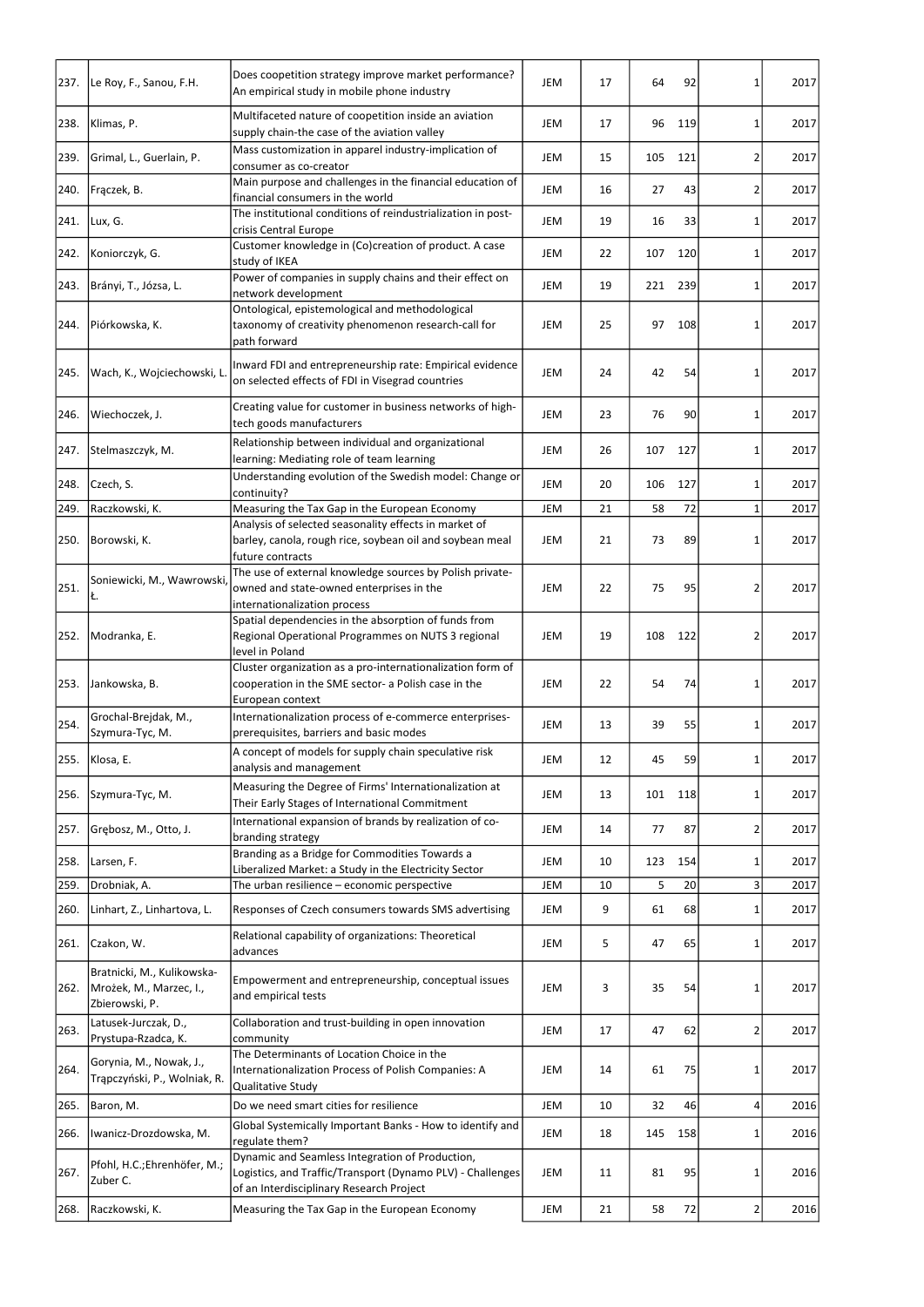| 269. | Samborski, A., Turner, J.A.                                      | <b>Complexity in Risks Facing Pension Plans: Nonmarket</b><br>Financial Risk in the United States and Poland                                                                                                        | <b>JEM</b> | 21 | 35  | 57  | 1              | 2016 |
|------|------------------------------------------------------------------|---------------------------------------------------------------------------------------------------------------------------------------------------------------------------------------------------------------------|------------|----|-----|-----|----------------|------|
| 270. | Sokołowicz, M.E.                                                 | Institutional perspective of urban and regional economics<br>selected areas of empirical application                                                                                                                | JEM        | 19 | 45  | 62  | 1              | 2016 |
| 271. | Szymura-Tyc, M.                                                  | Innovativeness and internationalisation of the Polish<br>economy-the transition process perspective                                                                                                                 | JEM        | 21 | 5   | 20  | 2              | 2016 |
| 272. | Paradowska, M., Platje, J.                                       | European sustainable urban development policy in the<br>light of priorities of the Europe 2020 strategy                                                                                                             | JEM        | 19 | 95  | 107 | 1              | 2016 |
| 273. | Grimal, L., Guerlain, P.                                         | Mass customization in apparel industry-implication of<br>consumer as co-creator                                                                                                                                     | JEM        | 15 | 105 | 121 | 2              | 2016 |
| 274. | Sierpińska-Sawicz, A.                                            | Dividend policy of State Treasury Shareholding Companies                                                                                                                                                            | JEM        | 18 | 225 | 241 | 1              | 2016 |
| 275. | Balan, C.                                                        | Consumer behaviour in the digital era-evidence from<br>Romanian market                                                                                                                                              | JEM        | 15 | 5   | 24  | 1              | 2016 |
| 276. | Glowik, M., Sadowski, F.                                         | Success factors of international new venture firms-<br>empirical case study of German SME                                                                                                                           | JEM        | 15 | 175 | 191 | 1              | 2016 |
| 277. | Le Roy, F., Sanou, F.H.                                          | Does coopetition strategy improve market performance?<br>An empirical study in mobile phone industry                                                                                                                | JEM        | 17 | 64  | 92  | 4              | 2016 |
| 278. | Czakon, W., Mucha-Kuś, K.,<br>Rogalski, M.                       | Coopetition research landscape - A systematic literature<br>review 1997-2010                                                                                                                                        | JEM        | 17 | 122 | 150 | 9              | 2016 |
| 279. | Kluza, K.                                                        | Impact of the economic slowdown on local government<br>investments, debt and productivity in the EU countries                                                                                                       | JEM        | 18 | 25  | 39  | 2              | 2016 |
| 280. | Błach, J., Wieczorek-<br>Kosmala, M., Gorczyńska,<br>M., Doś, A. | Innovations in liquidity management-the potential of<br>corporate treasury                                                                                                                                          | JEM        | 18 | 209 | 224 | 1              | 2016 |
| 281. | Szołno-Koguc, J.,<br>Twarowska, M.                               | Taxation of the Financial Sector in the European Union -<br>An Attempt to Find the Best Solution                                                                                                                    | JEM        | 18 | 179 | 191 | 1              | 2016 |
| 282. | Danik, L., Lewandowska,<br>M.S.                                  | Motives and barriers in the field of cooperation between<br>companies. Research outcomes based on the Polish<br>engineering industry                                                                                | JEM        | 14 | 21  | 34  | 1              | 2016 |
| 283. | Swierczek, A.                                                    | An identification of the rippling effect in the transmission<br>of disruptions in supply chains. The dilemmas of<br>theoretical study and empirical research                                                        | JEM        | 12 | 83  | 96  | $\overline{2}$ | 2016 |
| 284. | Gorynia, M., Nowak, J.,<br>Trąpczyński, P., Wolniak, R.          | The Determinants of Location Choice in the<br>Internationalization Process of Polish Companies: A<br>Qualitative Study                                                                                              | JEM        | 14 | 61  | 75  | $\overline{2}$ | 2016 |
| 285. | Kraśnicka, T., Głód, W.                                          | The Impact of the Internationalization of Polish SMEs on<br>Their Performance                                                                                                                                       | JEM        | 14 | 67  | 83  | $\mathbf{1}$   | 2016 |
| 286. | Grębosz, M., Otto, J.                                            | International expansion of brands by realization of co-<br>branding strategy                                                                                                                                        | JEM        | 14 | 77  | 87  | 1              | 2016 |
| 287. | Babińska, D.                                                     | The role of Knowledge in the internationalization process<br>of firms: A review of selected research literature                                                                                                     | JEM        | 14 | 9   | 20  | 2              | 2016 |
| 288. | Jarosiński, M.                                                   | Contemporary Models of Polish Firms'<br>Internationalization - Literature and Research Review                                                                                                                       | JEM        | 13 | 57  | 65  | 2              | 2016 |
| 289. | Tworek, P.                                                       | Integrated risk management in construction enterprises -<br>Methodical approach                                                                                                                                     | JEM        | 8  | 125 | 135 | 1              | 2016 |
| 290. | Linhart, Z., Linhartova, L.                                      | Responses of Czech consumers towards SMS advertising                                                                                                                                                                | JEM        | 9  | 61  | 68  | $\mathbf{1}$   | 2016 |
| 291. | Czakon, W.                                                       | Relational capability of organizations: Theoretical<br>advances                                                                                                                                                     | JEM        | 5  | 47  | 65  | $\overline{2}$ | 2016 |
| 292. | Szymura-Tyc, M.                                                  | The role of marketing intellectual capital in creating<br>competitive advantage in the international market-<br>theoretical assumptions and empirical evidence of Polish<br>firms competing in the European markets | JEM        | 6  | 161 | 186 | 1              | 2016 |
| 293. | Lisiecka, K., Papaj, T.                                          | Good governance in the polish public administration                                                                                                                                                                 | JEM        | 4  | 87  | 97  | 1 <sup>1</sup> | 2016 |
| 294. | Latusek-Jurczak, D.,<br>Prystupa-Rzadca, K.                      | Collaboration and trust-building in open innovation<br>community                                                                                                                                                    | JEM        | 17 | 47  | 62  | 1              | 2016 |
| 295. | Danik, L.; Kowalik, I.                                           | The studies on born global companies - a review of<br>research methods                                                                                                                                              | JEM        | 13 | 9   | 26  | 1              | 2015 |
| 296. | Baron, M.                                                        | Do we need smart cities for resilience                                                                                                                                                                              | JEM        | 10 | 32  | 46  | 1              | 2015 |
| 297. | Lux, G.                                                          | The institutional conditions of reindustrialization in post-<br>crisis Central Europe                                                                                                                               | JEM        | 19 | 16  | 33  | 1              | 2015 |
| 298. | Turek, A., Owczarek, A.                                          | Determinant of consumption behavior of over-the-<br>counter mecications-The case of painkillers and anti-<br>inflammatory medications                                                                               | JEM        | 15 | 25  | 59  | $\mathbf{1}$   | 2015 |